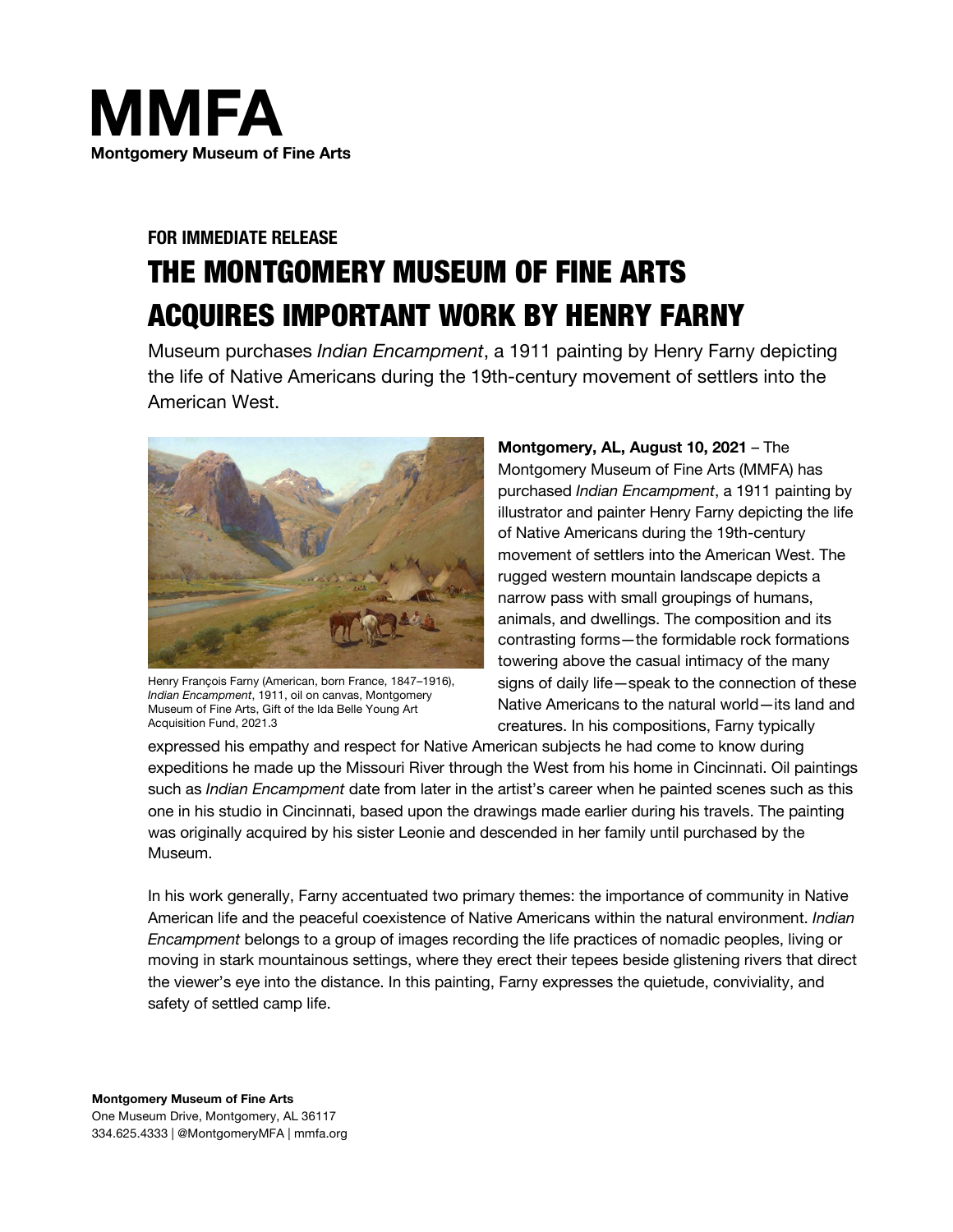Of this acquisition, currently on view in the Museum's permanent collection galleries, Senior Curator Margaret Lynne Ausfeld states, "Studying this work, and that of other painters of Western subject matter from the perspective of the 21st century reveals a historical point of view specific to the late 19th and early 20th centuries, and gives insight into the ways that stories of history are a product of their time and the beliefs of those that record them. Such works often depict a romanticized vision of Native American life and culture—an attitude that in many ways mourned the loss of ways of life without acknowledging the pain that this loss engendered. A deeper study of works like these allows us to understand and describe a more comprehensive, richer account of our shared past."

Board Collection Committee Chair Camille Elebash-Hill added, "This significant addition to the Museum's permanent collection reflects MMFA's strategic plan and collections development priorities of acquiring art that fill gaps in our collection, often with works that better reflect the breadth of identities and experiences of residents of and visitors to the River Region."

Board President Cathy Martin continued, "Identifying and acquiring works that help us compose a more relevant and inclusive narrative in our galleries—that's what we are called and compelled to do. This work nests within our larger focus on addressing diversity, equity, access, and inclusion issues in concert with the larger museum community." Director Angie Dodson placed the acquisition within the larger context of the Museum's overarching plan of work, saying, "By no means are we alone in addressing this work—our efforts are part of a movement across museums and other cultural institutions to confront long-standing shortfalls in our practice. Sometimes that work manifests as challenging presentations of contemporary art, but at other times—as with this purchase—it manifests as re-positioning the Museum to be a place where more of us can find ourselves and our stories through American art and history."

## **About the Artist**



Nancy Ford Cones (American, 1869– 1962), *Henry François Farny*, about 1902, gum kallitype, Cincinnati Art Museum, Centennial Gift of Mrs. Sells Stites, 1981.281

Artist Henry Farny (American, born France, 1847–1916) saw Americans and American culture with a point of view influenced by his status as a cultural outsider. Born in Ribeauvillé, France as François Henri Farny, the artist's family immigrated to the United States in 1853.

The family first settled in Pennsylvania where Farny was befriended by an elderly Seneca Indian known as "Old Jacob." Farny later wrote, "Of course he [Old Jacob] and I became great chums. He would take me to his camp, show me how to make moccasins, bows and arrows, and later when hunting parties of his tribe came near us he would take me to see the shy, unkempt children….and though we could not speak together, we soon learned not to be afraid of each other." Thus, Farny's appreciation of the challenges faced by Native Americans in the contemporary society of his time was first informed by this relationship with an elder of the once prominent people of the North East woodlands.

Farny's interest in drawing began in his childhood and his earliest known drawing of a Native American was found in a school

songbook, made in 1861 when he was 14 years old. After his father's death in 1863, Henry began to help support the family, now living in Cincinnati, by working as a bookkeeper and lithographer. He began his career as a professional artist in 1866 when he moved to New York to work as an engraver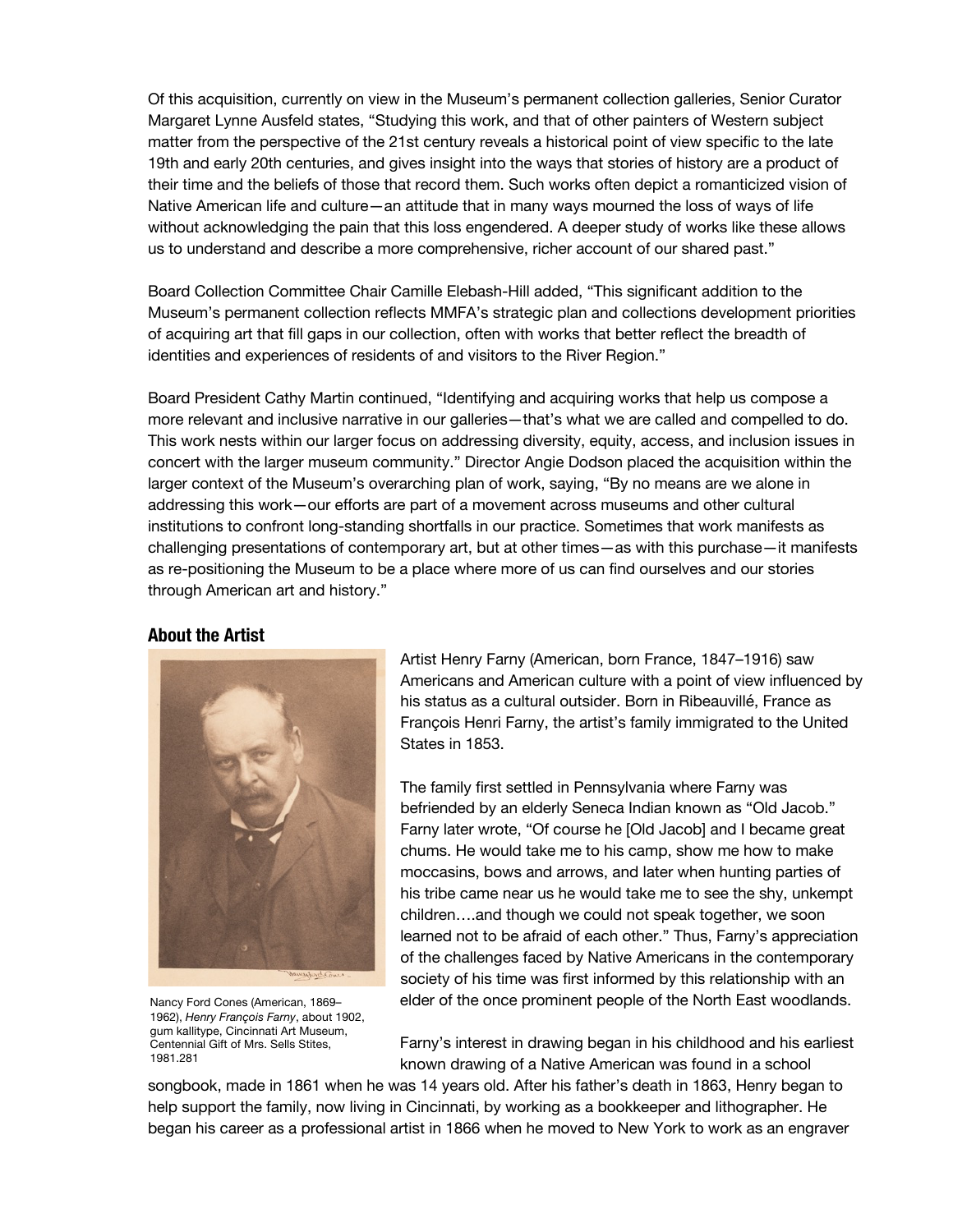and cartoonist for the popular periodical, *Harper's Weekly*. He studied painting in Europe in the 1870s and made his first trip to the American West in 1881. From that point, his primary subject matter became portraits of individual Native Americans and images of their daily activity, most of them made in gouache (a water-based paint) on paper. His oil paintings were made in his Cincinnati studio based on drawings and gouache paintings he made on his trips to the West.

Today, Farny's work is represented in major museums around the United States, including in his hometown of Cincinnati, Ohio, and in institutions such as The Metropolitan Museum of Art in New York, The Smithsonian American Art Museum, Washington, D.C., The Gilcrease Museum, Tulsa, Oklahoma, and the American Heritage Center at the University of Wyoming, Laramie, Wyoming. A major exhibition and accompanying catalogue of Farny's work, *Henry Farny Paints the Far West*, was produced by the Cincinnati Art Museum in 2007.

#### **Picturing the "Golden West"**

*"The golden West isn't what it used to be."* Henry Farny, 1882

Artists' depictions of Native American life in the West in the 19th century supported what became a standard 20th-century interpretation of Western expansion—settlers, primarily of European descent, leaving their homes in search of promised prosperity, migrating from the cities and states of the overpopulated East Coast across the prairies, to expand the territory of the United States and develop the land and resources to build further wealth. These images were usually inspirational and celebratory; they emphasized the vastness of the land and its abundant resources, implying that there was an unlimited and unpopulated wilderness just awaiting settlement and economic development.

Today we recognize the limitations of images of a "Golden West," that downplayed the very real hardships and challenges of a terrain that was at best inhospitable to inexperienced Easterners and was far from unpopulated. By the time Farny painted *Indian Encampment*, the Western plains had for decades been inhabited not only by the native peoples who had made their homes there for a hundred years and more, but also by groups that had been forcibly removed from their own homelands in the Southeastern states.

Although Farny based his work on firsthand observations of people and the land, in paintings such as this one he created idealized images of Native American life, evoking a romantic and nostalgic vision of a mostly serene world in which his subjects lived in harmony with nature. By 1911, this idyllic image was unfortunately just that, an homage to a life that was no longer possible for people who had to adapt to a changing world and ways of life that were foreign to their traditional cultures.

In 1902, President Theodore Roosevelt visited Cincinnati and attended an exhibition of Farny's work. In response, he told Farny: "the nation owes you a debt…you are preserving for future generations phases of American history that rapidly are passing away."

Looking back, it is clear that Farny was actually continuing the practice of presenting Native Americans as part of the larger tradition of "vanishing" cultures that assumed all Americans would eventually be assimilated into a larger American culture, one strongly influenced by the Western European tradition. Artists of the late 19th century generally believed that they were recording ways of life that were then passing into history, but in reality, they already had.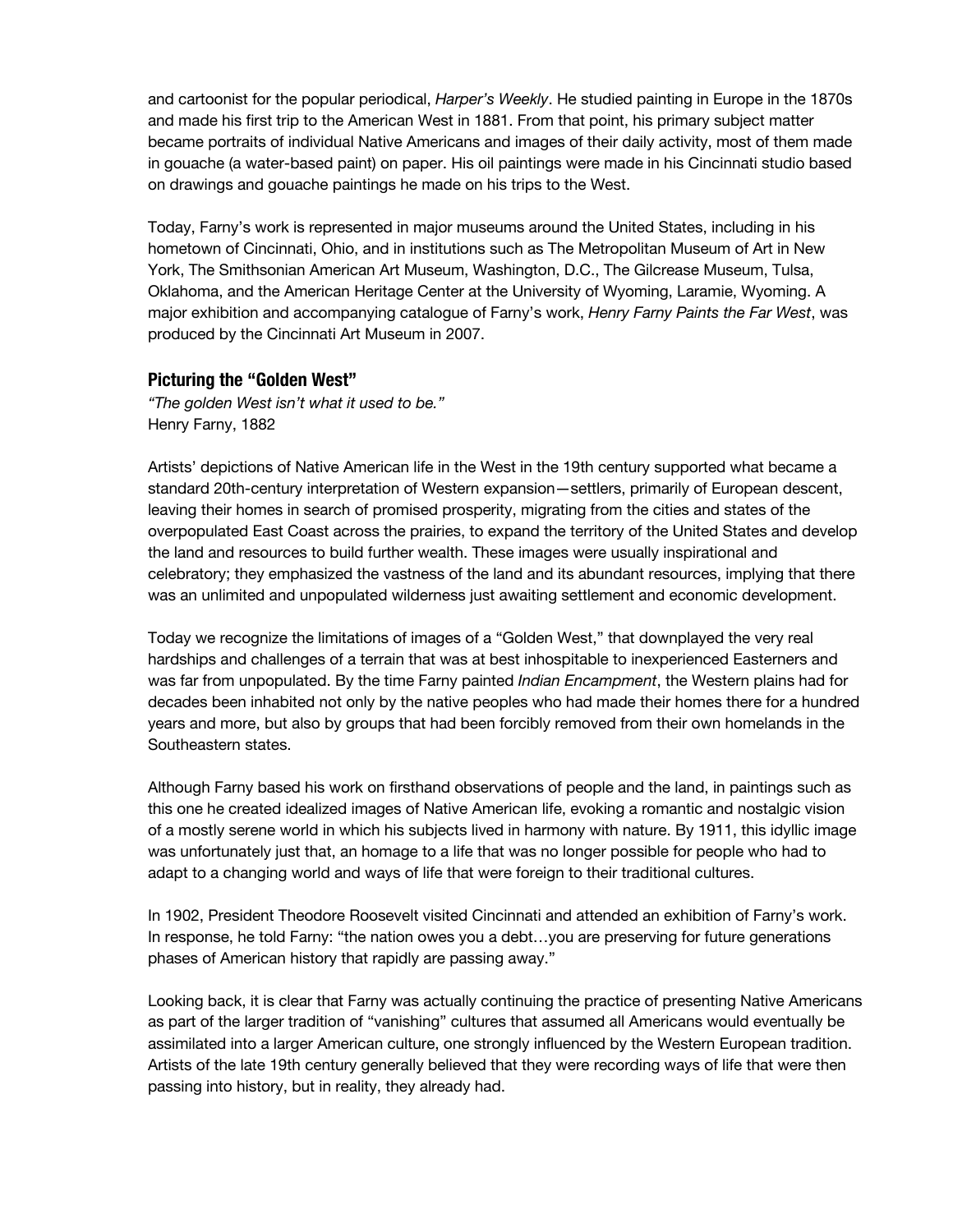## **FOR YOUR SAFETY | COVID-19**

We remain committed to serving our members and visitors in a safe and responsible manner, especially during the COVID-19 pandemic.

To this end: all Museum visitors over the age of five **must wear a mask or face covering** while inside during their visit. **Social distancing is encouraged** and indicated by signage throughout the Garden and the Galleries. Following CDC and ADPH guidelines, we have increased the frequency that we **clean and disinfect high-touch areas**. Additionally, hand sanitizer is readily available for visitors. Please stay at home if you are feeling ill or have been exposed to COVID-19 in the fourteen (14) days prior to your visit.

#### **MMFA BACKGROUND**

The Montgomery Museum of Fine Arts was founded in 1930 by a group of local artists as a place for both exhibiting art and space for art education. The original intentions of our founders—to exhibit and teach—continue to inspire and inform every action and activity here at the Museum which, since 1988, has shared the 277-acre Blount Cultural Park with our partners across the lake at the celebrated Alabama Shakespeare Festival.

Today's MMFA visitors stroll through art-studded grounds and permanent collection galleries. They see compelling changing exhibitions and learn about art by playing in our interactive gallery, Artworks, making art in its bustling studios, or by participating in other engaging events and programs. And, as of late September 2018, MMFA visitors can now relax and recharge in the serenity of our stunning new three-acre sculpture garden.

While the Museum's collection is still home to the art of many of the regional artists who first established it, over time it has become known for its strength in American art and Old Master Prints. Recent, important acquisitions of art made by African American and Asian artists and works inspired by images and themes related to the experiences of these groups represent the breadth and depth of the lives and concerns of those who now call Montgomery and the River Region home. Through the exhibition of this work as well as the programs and events that help connect our communities with it, the MMFA is recognized as a leading arts and cultural resource here in the state and Southeastern region.

The MMFA is a department of the City of Montgomery and is supported by funds from the City of Montgomery, with additional funds from the Montgomery County Commission and the Montgomery Museum of Fine Arts Association. Programs are made possible, in part, by grants from the Alabama State Council on the Arts.